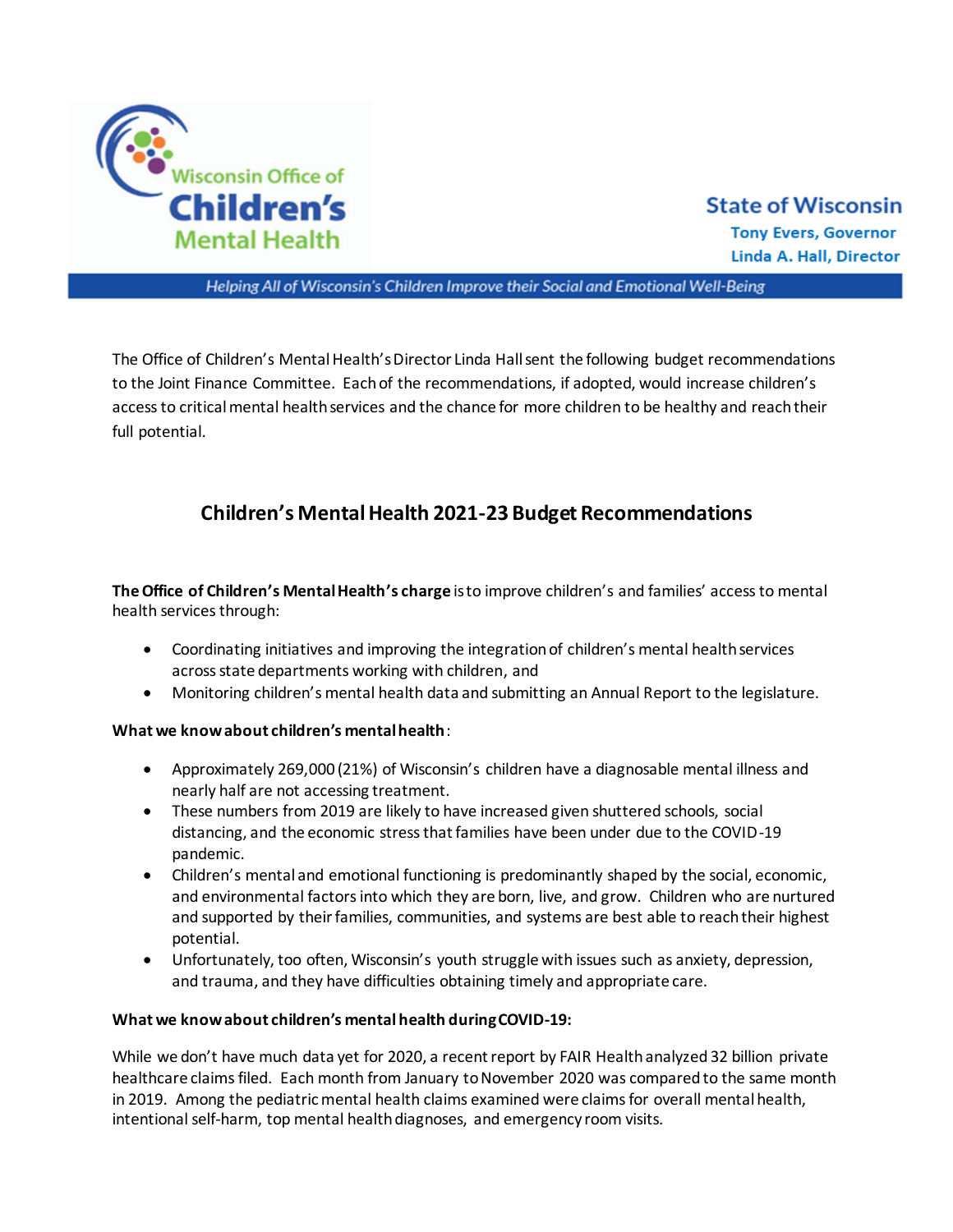Two findings from the Wisconsin data in this report stand out:

- Intentional self-harm claims for the 13-18 age group increased more than 100% from March 2019  $-2020$
- . Wisconsin ranked among the top 5 states in the nation for the most intentional self-harm claims among those ages 6 to22.

#### What the Legislature can do:

- Expand Medicaid to increase children's access to mental health and reinvest the \$1.6 billion savings into improving Wisconsin's children's mental health system.
- Increase the Earned Income Tax Credit that has been proven to reduce children's behavioral issues and to pull kids out of poverty.
- Increase our investment in school mental health which data show is where most kids access treatment.
- Increase DSPS position authority to help address our mental health professional shortage.

Each of these options, as well as the additional items below, would increase children's access to critical mental health services and the chance for more children to be healthy and reach their full potential.

### Voices of Wisconsin Students Project: Learning, Coping, and Building Resilience during the **COVID-19 Pandemic**

Students participating infocus groups for this project generally struggled to identify school-based or other resources available to help them with mental health concerns. Many expressed a need for more mental health resources noting that school counselors were too overloaded to help students.

"I feel like the people in power should respond more to the students and ask them how they're feeling in different ways to improve more often."

-focus group youth 

### 7 Recommendations for Improving Children's Mental Health

- 1. Expand Medicaid which would extend coverage to 53,000 parents and result in millions of dollars of savings that could be reinvested in children's mental health
	- Medicaid Expansion. Expand Medicaid under the federal Affordable Care Act by covering all low-income Wisconsin residents who earn between 0 and 138 percent of the federal poverty level. This expansion would provide health care coverage to 90,900 additional Wisconsinites, of which 53,000 are parents, while saving \$634 million GPR and drawing down an additional \$1.6 billion FED over the biennium. The American Rescue Act increases the financial incentives for Wisconsin and the other 11 remaining states that have not adopted the Medicaid expansion. With these changes, Wisconsin can save even more that can be reinvested to support families in ways that would help them exit the Medicaid program.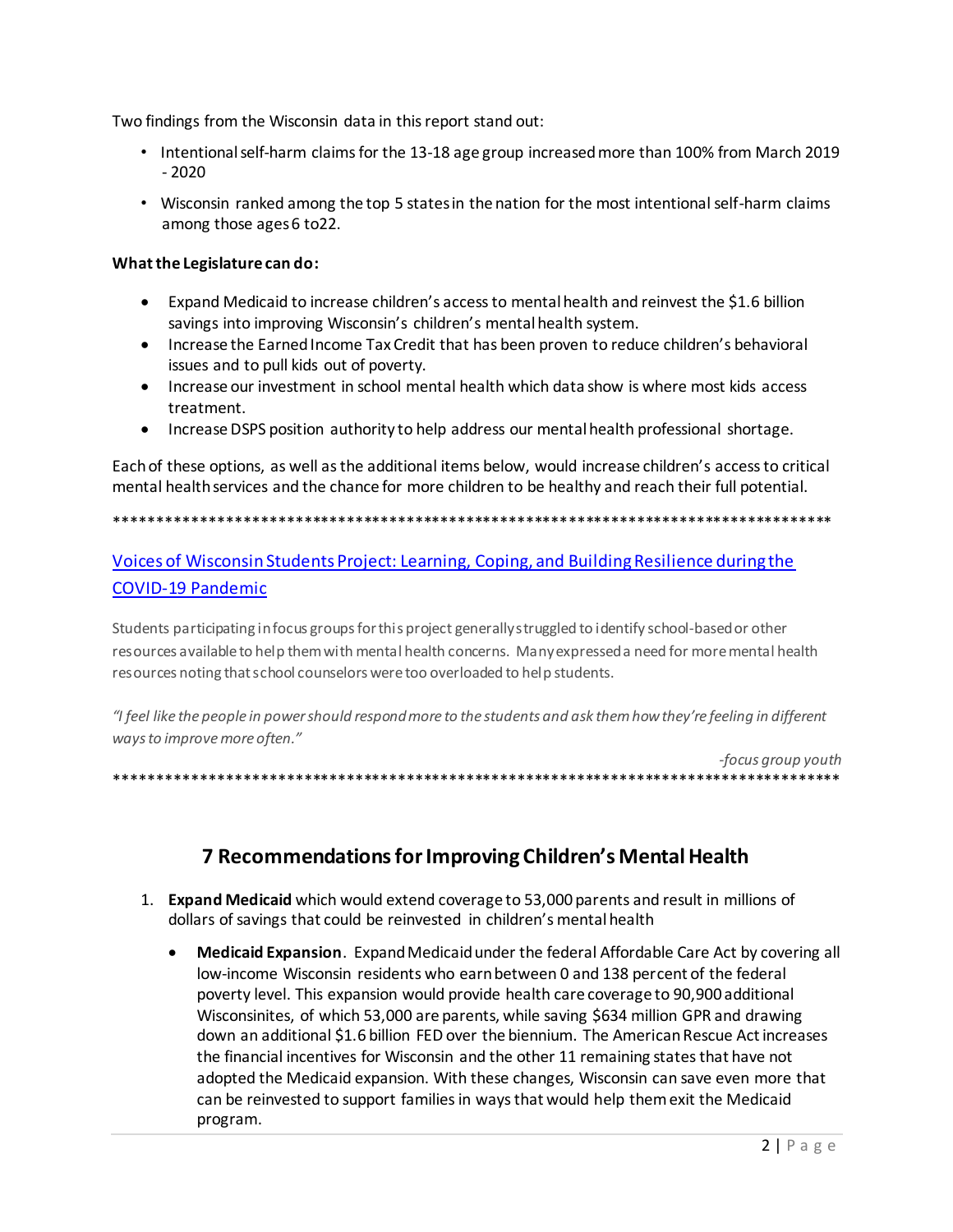Governor Tommy Thompson's BadgerCare Expansion proved that covering parents means more kids will get health care. The Kaiser Health News recent report [To Insure More Poor](https://khn.org/news/to-insure-more-poor-children-it-helps-if-parents-are-on-medicaid/)  [Children, It Helps If Parents Are On Medicaid d](https://khn.org/news/to-insure-more-poor-children-it-helps-if-parents-are-on-medicaid/)ocuments the evidence that Medicaid expansions lead to more children enrolled in the program and more children accessing health care. For Wisconsin, this fact is old news. In the 11 months following Governor Thompson's launch of BadgerCare (July, 1999), 13,000 children who were already eligible for Medicaid were enrolled by parents newly eligible for BadgerCare. A 2021 expansion of Medicaid is expected to add 53,000 parents to the program, while some of their children may be enrolled through another parent, Wisconsin experience tells us that many, many more children will access health care if their parents are covered. (DHS, -\$328,481,300 GPR, \$675,883,500 PR-F in 2021-22 and -\$305,618,700 GPR, \$717,004,600 PR-F in 2022- 23, p.10)

- 2. **Increase the Earned Income Tax Credit** to reduce children's behavioral health problems, including anxiety and depression, as recommended by the Centers for Disease Control and Prevention
	- **Earned Income Tax Credit**. Support Wisconsin families by increasing the Wisconsin earned income tax credit as a percentage of the federal credit from 4 percent to 16 percent for parents with one qualifying child and from 11 percent to 25 percent for parents with two qualifying children beginning with tax year 2021. The earned income tax credit has been shown to be effective in reducing childhood poverty and children's behavioral health issues, including anxiety and depression. An estimated 200,000 tax filers will benefit from this expansion. (General Fund Taxes, \$101,283,600 GPR and \$47,016,400 PR over the biennium, p. 25).
- 3. **Increase investment in school mental health for** both student services staff and mental health collaboration grants
	- **School Mental Health / Student Wellness.** Invest in students' mental health by funding 10% of school expenditures for school counselors, psychologists, social workers, and nurses. Expand this program to fund all school districts, independent charter schools, and private parental choice schools with expenditures for pupil support staff rather than only school districts with an increase in social worker expenditures in the previous year. Program expansion could increase the number of eligible schools from 87 to more than 420. In addition, rename the appropriation for these expenditures to include student wellness and reflect the program's whole-student approach. (DPI, \$22,500,000 GPR in 2021-22 and \$24,000,000 GPR in 2022-23, p.11)
	- **School Mental Health Collaboration Grants.** Increase grant funding to increase the number and size of school-based mental health collaboration grants that provide students with mental health services, specifically through co-location of services at schools. Existing grants area increasing students' access to treatment, schools' ability to respond to students' mental health needs, and students' sense of belonging. In addition, expand the definition of eligible partner agencies to include individual providers, telehealth, or online services which could aid rural school districts' participation. (DPI, \$3,500,000 GPR in 2021-22 and \$3,500,000 GPR in 2022-23, p.11)
- 4. **Increase Medicaid payment for mental health treatment** to improve recruitment and retention of mental health professionals
	- **Medicaid Outpatient Mental Health and Substance Abuse Services and Child-Adolescent Day Treatment Rate Increases**. Increase the Medicaid rate for outpatient mental health and